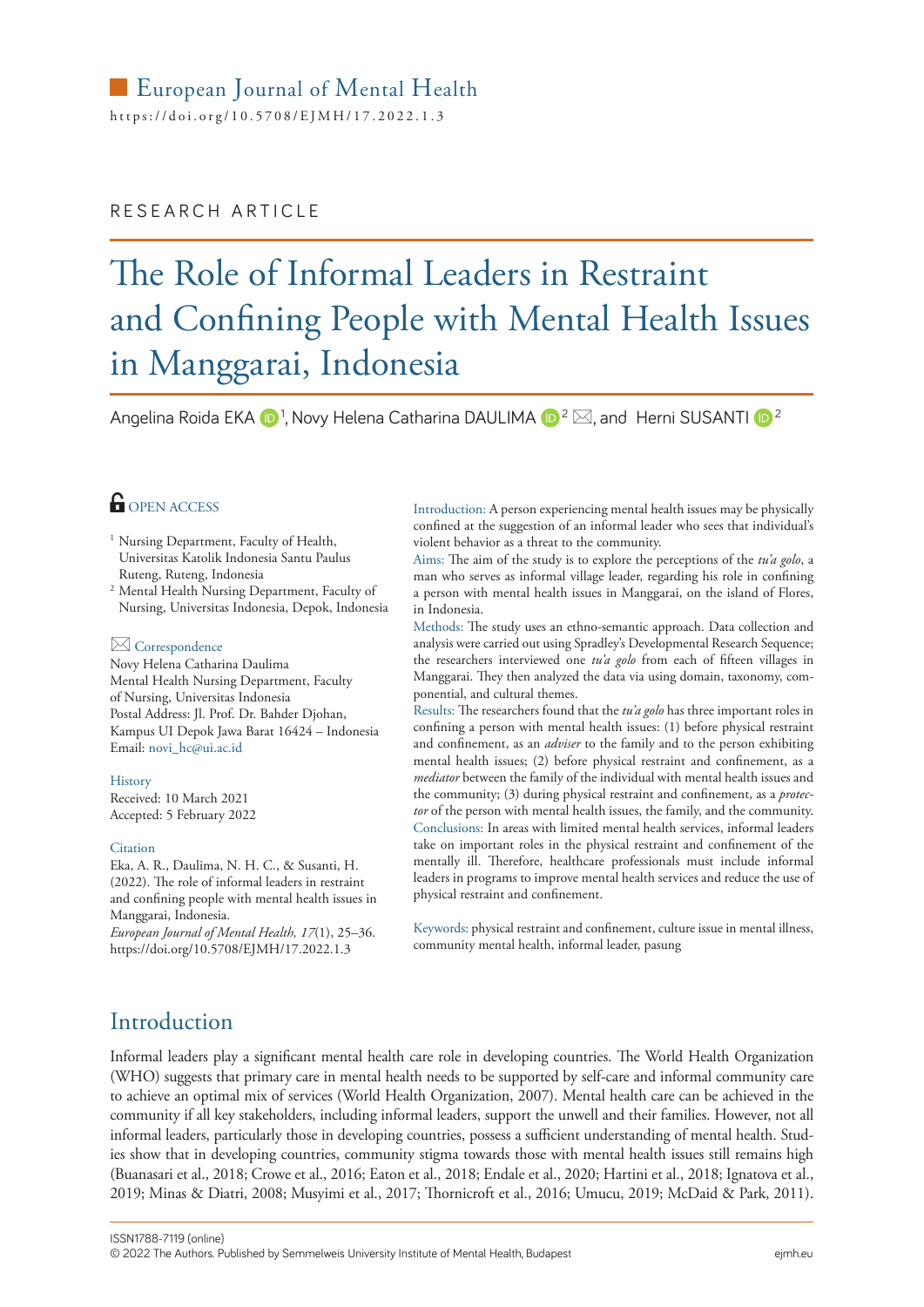Some stakeholders, including informal leaders such as those in Ethiopia and China, see the behavior of people with mental health issues as abnormal and socially unacceptable (Asher et al., 2017; Guan et al., 2015; Wong et al., 2018). In addition, ineffective treatments may be tried which might worsen the condition of a person with mental health issues.

The poor treatment of a person exhibiting mental health issues results from limited mental health services (Asher et al., 2017; Daulima, 2018; Laila et al., 2019; Minas & Diatri, 2008; Suryani et al., 2011; Tay et al., 2017). Given this, families and communities are forced to find non-medical treatment (Laila et al., 2019; Lund et al., 2012; Maramis et al., 2011). Instead of curing these mental health issues, however, this type of treatment may increase the violent behavior of the person experiencing issues (Suryani et al., 2011). Therefore, a family may eventually choose to confine a person as a way of controlling that behavior and protecting the community. Physical restraint and confinement, known as *pasung* in Indonesian, is defined as physical restraint whereby a person showing mental health issues is isolated in a room and their legs are tied and secured inside stocks and/or wooden blocks (Daulima, 2018; Laila et al., 2018, 2019). In Indonesia, physical restraint and confinement has been banned since 1968 because it violates the human rights of the confined. However, some still practice it (Minas, 2009). In 2018, the Indonesian Ministry of Health stated that nineteen thousand people with mental health issues; that is, 14.4 percent of the total number of people afflicted with schizophrenia or other psychotic illnesses in Indonesia, are confined (Ministry of Health Republic Indonesia, 2018).

Predicting factors of physical restraint and confinement in Indonesia include violent behavior, a high level of burden carried by the family, and stigma the community exhibits (Daulima, 2018; Hartini et al., 2018; Hidayat et al., 2020; Laila et al., 2018; Minas & Diatri, 2008; Ottewell, 2016; Rafiyah et al., 2011; Yulis et al., 2021). Another study also found that stakeholders, including informal leaders in Indonesia, see physical restraint and confinement as a solution to overcome the violent behavior of people possessing mental health issues (Laila et al., 2019). Informal leaders may be directly or indirectly involved in managing people with mental health issues and their families. Studies in Ethiopia highlighted that families ask for help from the tribal leader in handling family members with mental health issues (Ginneken et al., 2017; Musyimi et al., 2017). Two studies in Indonesia also found similar situations (Puteh et al., 2011; Tay et al., 2017). However, research exploring the duties of informal leaders in such issues, especially in dealing with physical restraint and confinement, still remains limited.

Indonesia is an archipelagic nation. In the archipelago's eastern region, the island of Flores serves as home to tribes including the Manggarai (who provide the name to the district in which this study took place), and the Bejawa, Ende, Maumere, and Flores Timur, all of which have both formal and informal leaders in their villages. In the Manggarai tribe's language, the informal village leader, called a *tu'a golo, serves as* a village chief (*tu'a* means chief, *golo* means village), a role passed down from father to son (Iswando et al., 2015). The *tu'a golo* does not fall under the authority of the formal village head, who deals with village administration. The *tu'a golo* informally handles social problems and wields more influence than the formal village head (Iswando et al., 2015). Physical restraint and confinement continues to be used in villages in Manggarai as a method of managing people with mental health issues who become aggressive. People usually view it as a social issue and a threat to the community and, therefore, a *tu'a golo* steps in to manage it. In 2021, the total number of people suffering from mental illness in Manggarai numbers approximately 503 people, and 67 of them are confined (Manggarai Government, 2021). Previous research suggested that informal leaders face difficulties in stopping physical restraint and confinement and need support from both formal and informal parties to do so (Daulima, 2018; Laila et al., 2018). Research exploring the role of informal leaders in physical restraint and confinement, however, still remains limited despite their significant influence on the practice.

This study of Manggarai, Indonesia, is of relevance globally as it describes the treatment of people suffering mental health issues in areas possessing limited mental health services and resources, and where people often ignore the basic human rights of those with mental health issues. Its applicability is limited, however, as physical restraint and confinement does not occur everywhere. This study also advances understanding of the factors that contribute to this widespread human rights abuse, which persons with severe mental health issues experience and where governments have failed in their responsibility to provide effective, accessible, affordable, and culturally appropriate psychiatric treatment and care.

## Methods

#### Participants

One *tu'a golo* from each of 15 villages participated in this study. They range in age from 41 to 68 and all have the experience of observing or carrying out physical restraint and confinement. As noted, a *tu'a golo* is an informal chief found in every village in Manggarai, Flores. The position is hereditary and passed from father to oldest son. Preliminary interviews were carried out first to find out whether a *tu'a golo* was willing and able to be interviewed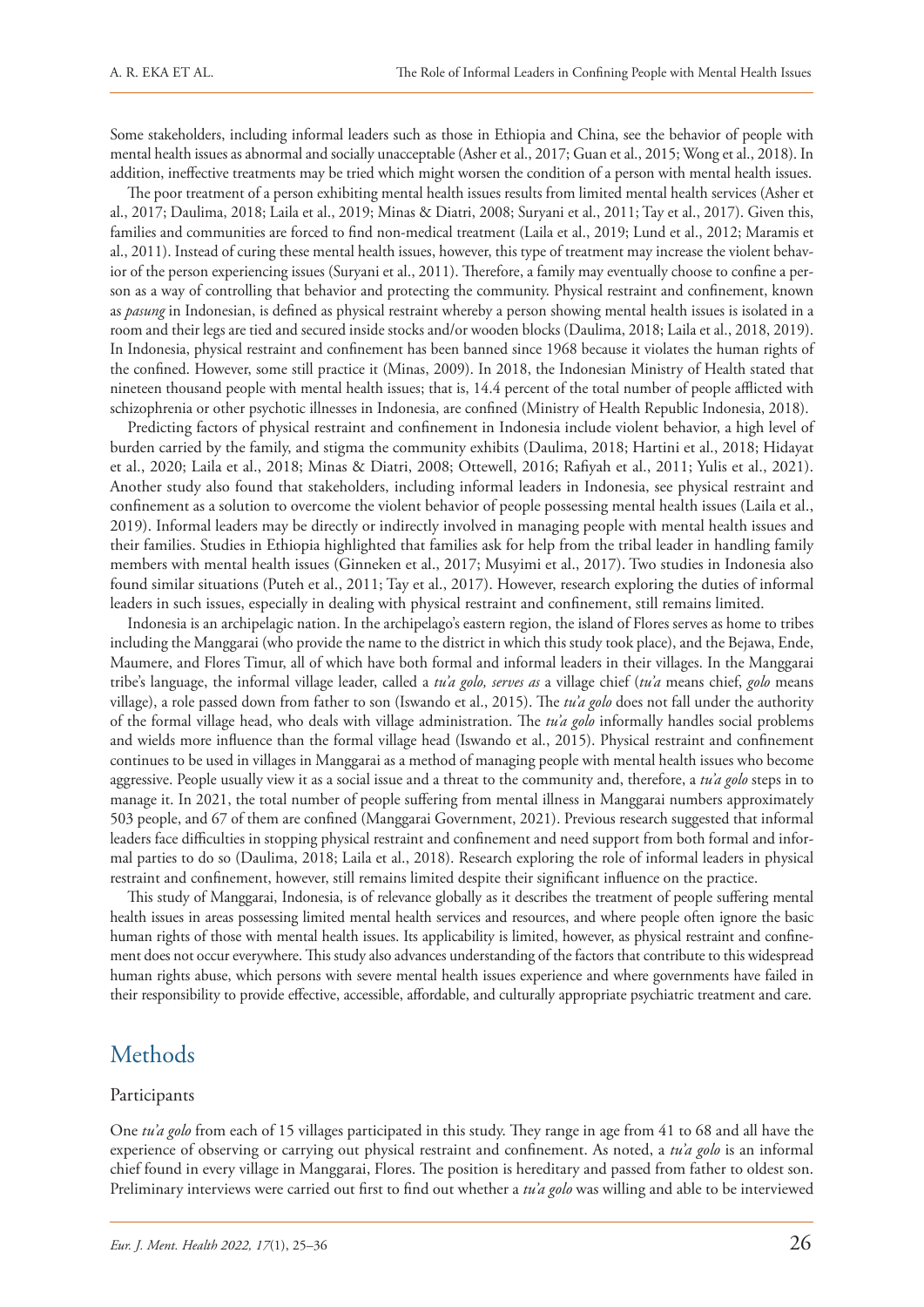| Participant<br>code | Age | Gender | Educational<br>background | Occupation    | Tenure as tu'a golo<br>(years) | Physical restraint and<br>confinements conducted |
|---------------------|-----|--------|---------------------------|---------------|--------------------------------|--------------------------------------------------|
| P <sub>1</sub>      | 51  | Male   | Senior high school        | Entrepreneur  | 10                             | $\overline{2}$                                   |
| P <sub>2</sub>      | 68  | Male   | Elementary school         | Farmer        | 23                             | 10                                               |
| P <sub>3</sub>      | 41  | Male   | Senior high school        | Entrepreneur  | 3                              | $\mathbf{1}$                                     |
| <b>P4</b>           | 58  | Male   | Undergraduate<br>degree   | Civil servant | 12                             | $\overline{2}$                                   |
| <b>P5</b>           | 43  | Male   | Undergraduate<br>degree   | Civil servant | 6                              | $\overline{7}$                                   |
| <b>P6</b>           | 65  | Male   | Elementary school         | Farmer        | 30                             | 11                                               |
| <b>P7</b>           | 45  | Male   | Senior high school        | Entrepreneur  | 5                              | $\overline{4}$                                   |
| P8                  | 52  | Male   | Junior high school        | Farmer        | 10                             | $\overline{2}$                                   |
| P <sub>9</sub>      | 56  | Male   | Undergraduate<br>degree   | Civil servant | 17                             | $\overline{3}$                                   |
| P <sub>10</sub>     | 54  | Male   | Junior high school        | Farmer        | 11                             | $\overline{2}$                                   |
| P11                 | 49  | Male   | Junior high school        | Farmer        | 9                              | $\mathbf{1}$                                     |
| P12                 | 38  | Male   | Senior high school        | Farmer        | $\overline{2}$                 | $\overline{2}$                                   |
| P <sub>13</sub>     | 51  | Male   | Senior high school        | Farmer        | 12                             | $\overline{2}$                                   |
| P14                 | 56  | Male   | Senior high school        | Farmer        | 10                             | $\overline{4}$                                   |
| <b>P15</b>          | 58  | Male   | Undergraduate<br>degree   | Farmer        | 13                             | $\mathbf{1}$                                     |

in more depth. Among the 15 *tu'a golos, three* have confined more than seven people, while the remaining 12 have confined at least one person. The majority have completed senior high school and all are male. The characteristics of the *tu'a golos*, the study participants, can be seen in Table 1.

#### Research Design

This study used a qualitative approach and semantic ethnography. Semantic ethnography is a methodology that aims to uncover how a community understands its culture and to explore principles behind behaviors – in this case, behind the decision to confine – via analyzing the meaning of components (Parfitt, 1996; Spradley, 1976). To understand the culture, researchers analyzed the data using James Spradley's Developmental Research Sequence, a method developed in 1979. The focus centers on searching for meaning in language in order to build a structured taxonomy of meanings (Spradley, 1976; Parfitt, 1996). This method was chosen because it is considered to be more structured than other methods available for categorizing a cultural phenomenon. The Developmental Research Sequence method is also used as an analysis method due to its systematic, clear, sequential and comprehensive approach (Garrido, 2017).

#### Data Collection

Researchers conducted this study in fifteen villages in Manggarai, Indonesia, with fifteen *tu'a golos*, or informal village leaders, participating. These *tu'a golos* were chosen for their experience in confining mentally ill people in their village. *Tu'a golos* generally were chosen as informants because they are well acquainted with the culture of Manggarai, including beliefs regarding mental illness. The researchers employed semi-structured interview questions, consisting of descriptive, structural, and contrast questions in each stage of the data collection process. They conducted descriptive interviews with twelve *tu'a golos,* after which they obtained no new data. Structural interviews were conducted with seven *tu'a golos*, five of whom also participated in descriptive interviews. Two *tu'a golos*  were recruited for data validation purposes. Contrast interviews were conducted with eight *tu'a golos,* seven of whom participated in descriptive interviews. Researchers interviewed one *tu'a golo* to validate the data. The questions were based on Spradley's interview questions in ethnographic studies (Spradley, 1976). Expressing interest,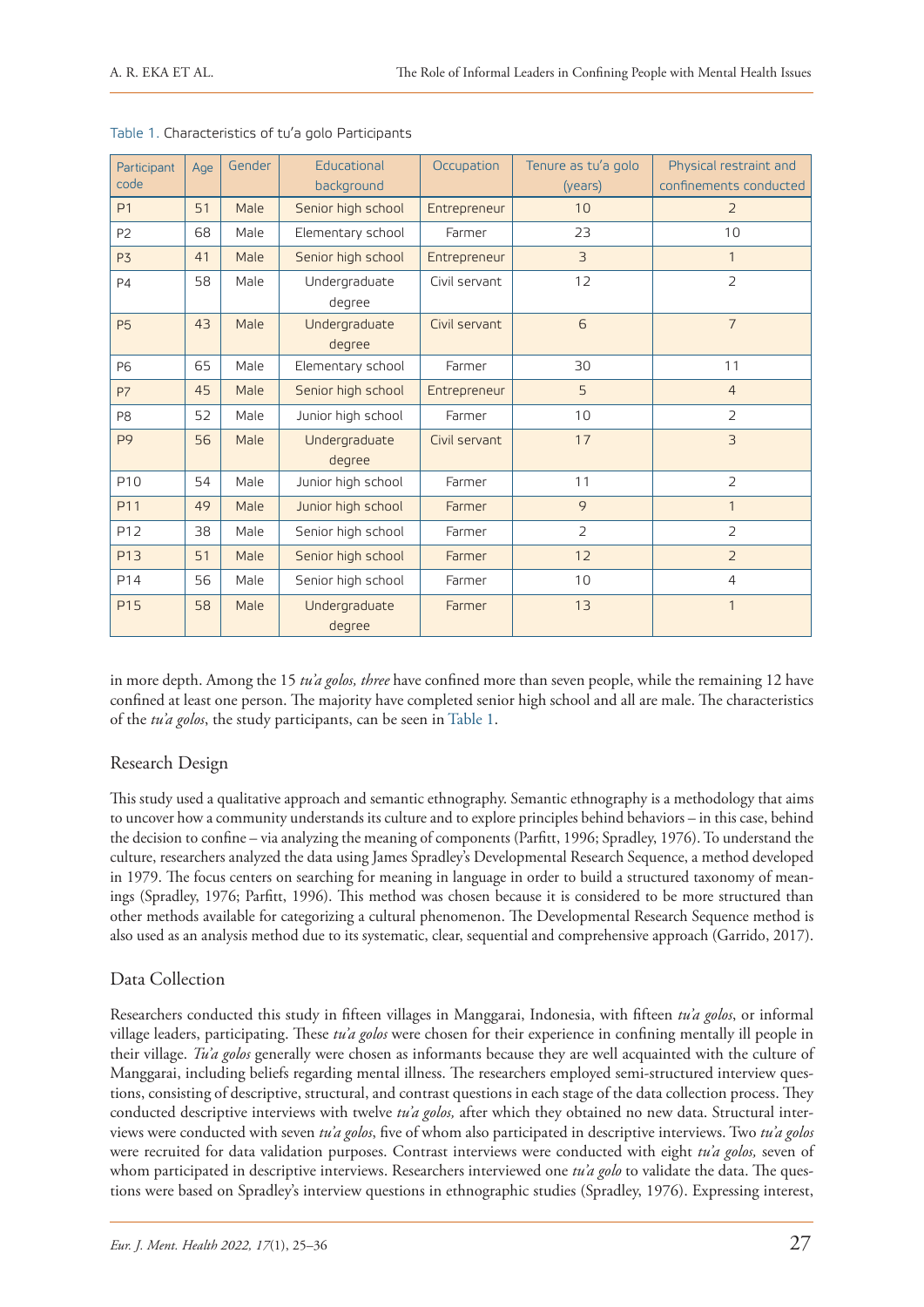expressing ignorance, avoiding repetition, and taking turns were strategies adopted during the interviews (Parfitt, 1996). Data were collected using in-depth interviews with descriptive questions. The interview started with questions around the *tu'a golo's* activities and tasks, and followed with grand tour questions regarding physical restraint and confinement in the village. Based on the answers given, researchers posed further interview questions*.*

#### Data Analysis

Data analysis was carried out using Spradley's (1979) structural semantic analysis. The researchers aimed to explore the perspectives of a *tu'a golo* as an informal leader, which required an emic or insider perspective. Spradley's four-step analysis guided the process of gaining an emic perspective. First, the researchers aim to gain an overview of the study's object through domain analysis. Second, with taxonomy analysis, the researchers aim to further explain the emerging domains in order to understand the domain's internal structure. Third, the researchers conducted a componential analysis to find the specific characteristics of each domain by contrasting the elements. Lastly, the researchers used cultural thematic analysis to explore the relationship between the domains that fall within the theme of the research.

# Results

#### Domain Analysis

Domains are categories of cultural meaning and include semantically related subcategories (Spradley, 1987), they are identified based on the knowledge of cultural terms involving lower-ranking related concepts. In other words, the domain contains terms that have been included due to semantic relationships. The first step in domain analysis involved finding semantic relationships across participants' statements. Researchers needed to find the relationships, including semantic relationships, of nouns, including terms or folk terms, and closed terms. After establishing the relationship, researchers prepared a worksheet of domain analysis (Table 2).

#### Taxonomy Analysis

The researchers then conducted structural interviews to explore in depth those domains uncovered in the domain analysis. In those structural interviews carried out with five *tu'a golos*; the researchers asked in detail about the tu'a



#### Table 2. Domain Analysis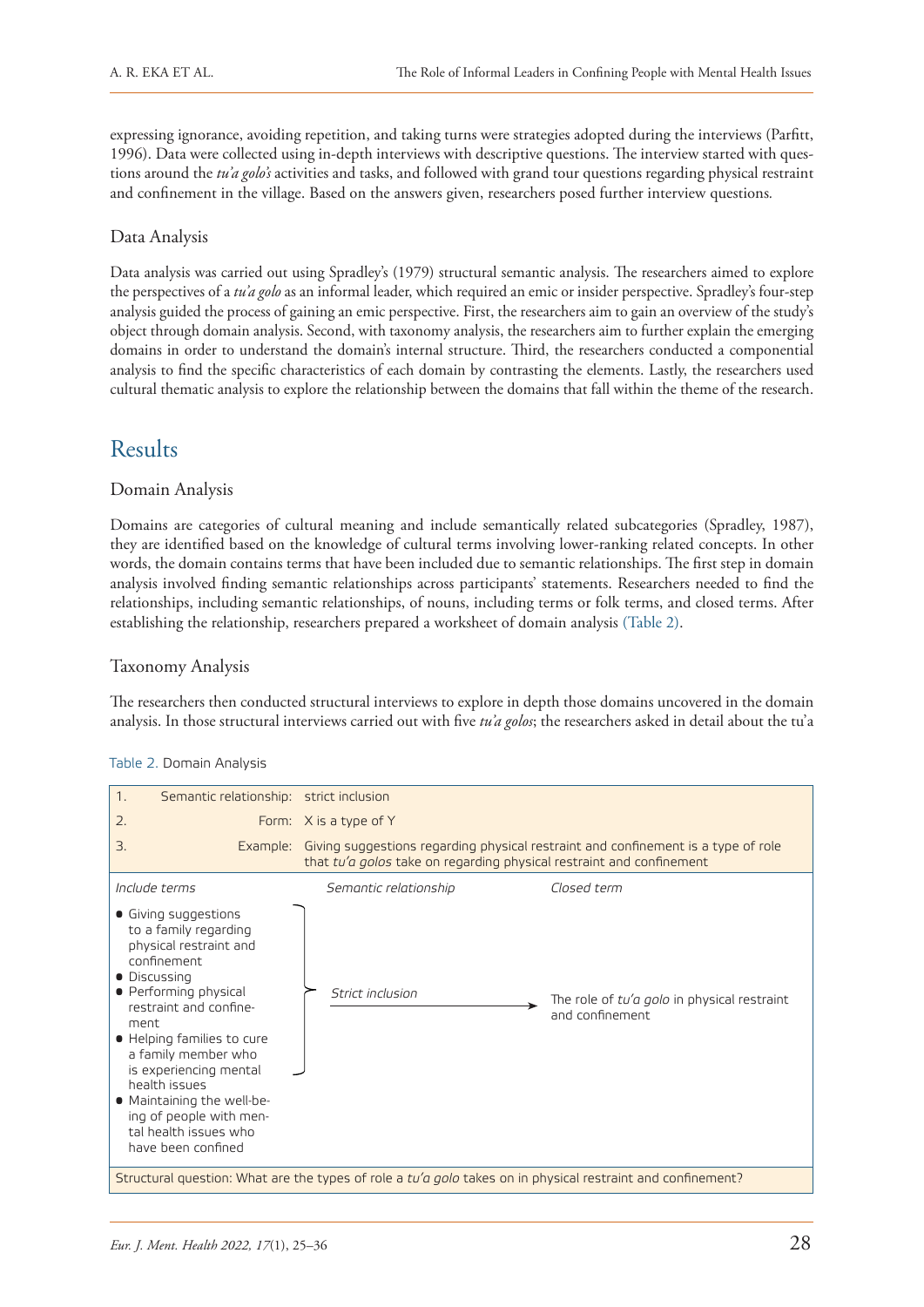



golo's role in physical restraint and confinement. Researchers began the taxonomy analysis by choosing a domain to be analyzed. They then provided the domain with additional information, including descriptions, which were taken from the domain analysis (Figure 1).

#### Componential Analysis

After contrast interviews, researchers carried out a componential analysis for the contrast meaning analysis stage of the Developmental Research Sequence. Contrast meaning can be found by searching for differences between folk terms. This study used triadic contrast questions. Researchers gave three folk terms in each domain and asked for differences and similarities. They also asked about differences in the tu'a golo's role types and found differences in function, time period and goal. The results of the componential analysis can be seen in Table 3.

#### Thematic Analysis

Cultural thematic analysis was carried out through exploring relationships among the domains that form the culture. This research found three cultural themes around the duties of *tu'a golos*: (1) *tu'a golo* as mediator, (2) *tu'a golo* as adviser, and (3) *tu'a golo* as protector. The next sections provide quotes from *tu'a golo's* related to these three roles.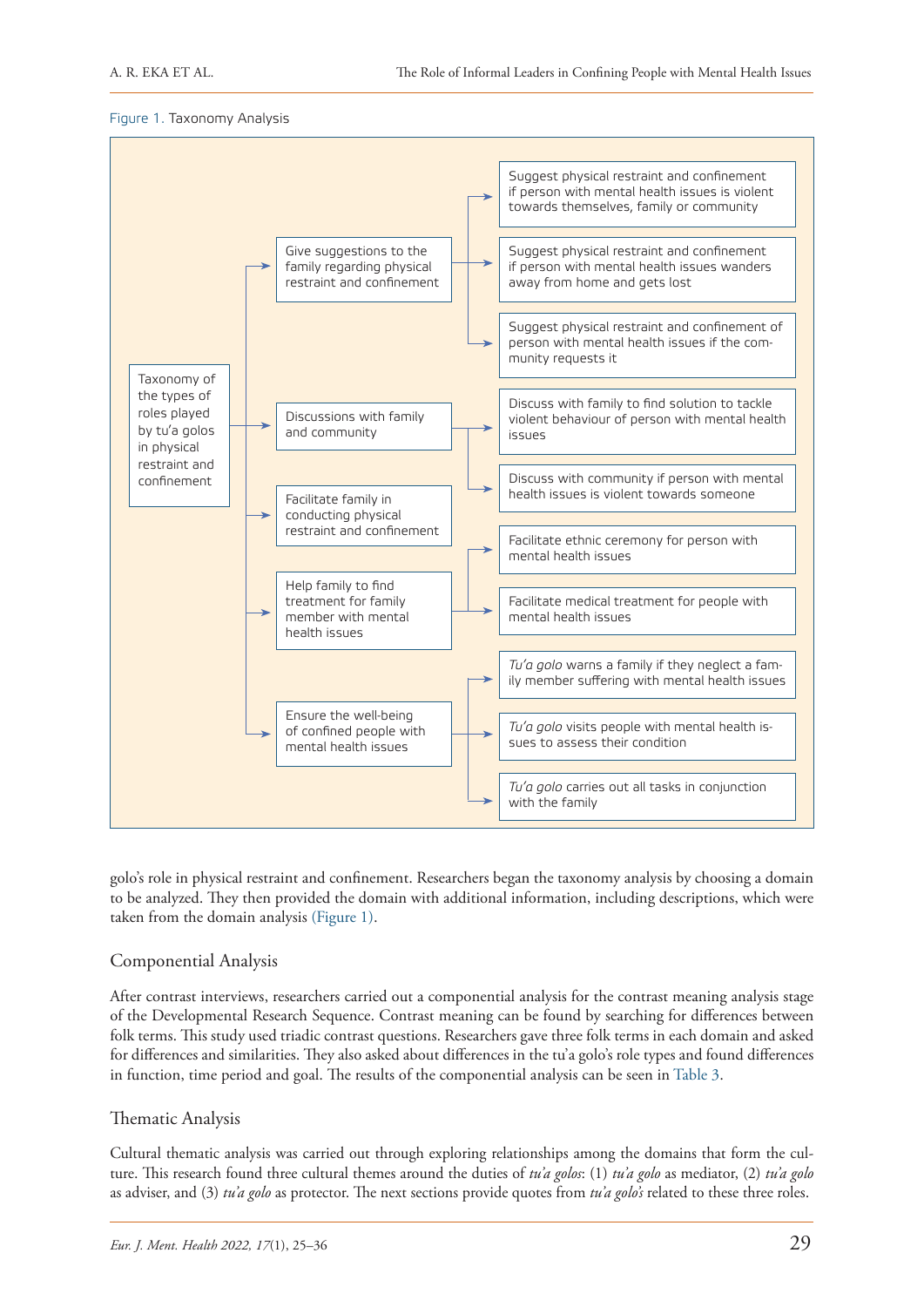#### Table 3. Componential Analysis

| Contrast set                                                                        | Domain of contrast    |                                              |                                                                               |  |
|-------------------------------------------------------------------------------------|-----------------------|----------------------------------------------|-------------------------------------------------------------------------------|--|
|                                                                                     | Function of tu'a golo | <b>Time</b>                                  | Goal                                                                          |  |
| Giving suggestions regarding<br>physical restraint and<br>confinement to the family | Adviser               | Before physical restraint<br>and confinement | Maintain well-being of family<br>and community                                |  |
| Discussing                                                                          | Mediator              | Before physical restraint<br>and confinement | Ensure well-being of those<br>with mental health issues                       |  |
| Facilitating family in conducting<br>physical restraint and<br>confinement          | Mediator              | During physical restraint<br>and confinement | Ensure well-being of family<br>and family member with<br>mental health issues |  |
| Helping family to cure family<br>member with mental health<br><b>issues</b>         | Protector             | During physical restraint<br>and confinement | Ensure well-being of those<br>with mental health issues                       |  |
| Ensuring well-being of those<br>confined due to mental health<br><i>issues</i>      | Protector             | During physical restraint<br>and confinement | Ensure well-being of those<br>with mental health issues                       |  |

#### *Tu'a golo as Mediator*

As a mediator, the *tu'a golo* connects the community and the family of a person with mental health issues. This study revealed that an individual exhibiting mental illness can only be confined if they show violent behavior towards their family or community. A person suffering mental health issues who does not become violent will not be confined. In the case of violence, however, other villagers will not approach the family directly. Instead, they will go to a *tu'a golo* and ask him to pass on their concerns.

*Tu'a golos* have many roles. The villagers and families can come to a *tu'a golo* to complain and share their problems. People with mental health issues are part of the community too. Therefore, they are the responsibility of the *tu'a golo*. The *tu'a golo* bear responsibility for maintaining peace and security in the village. Should people having mental illness create problems, then the *tu'a golo* will find a solution so that no conflict exists in the village. A *tu'a golo* will give suggestions to the mentally ill person's family. The *tu'a golo* is responsible for maintaining the peace of the village. The tu'a golo can advise the family. (P5)

When a mentally ill person damages property or hits a villager, the villagers will not protest directly to the family. Instead, they will come to the *tu'a golo* to explain the problem. The *tu'a golo* will pass the information on to the family and ask them to find a solution. (P2)

#### *Tu'a golo as Adviser*

This study revealed that a *tu'a golo* functions as an adviser to the family, guiding them in physical restraint and confinement. The community will become concerned if a person with mental health issues is violent. Villagers seek help from the *tu'a golo*, who acts as a village leader and protector. The *tu'a golo* passes concerns on to the family of the person with mental health issues and suggests the family seek traditional treatment (*tu'a golos* generally have no knowledge of medical treatment). Physical restraint and confinement remains the last resort when traditional treatment fails.

We, as the *tu'a golo*, have no specific authority to solve the problems of people with mental health issues. However, we can advise their family when they start to damage property or threaten the community. The *tu'a golo* can advise the families of what might happen. For example, should their family member with mental health issues not be confined, then more people may be injured. (P3)

Physical restraint and confinement is the last step if the person with mental health issues is not cured after being given traditional treatment. During the treatment, the *tu'a golo* also gives suggestions. For example, should the person create a commotion, then the *tu'a golo* will suggest inviting in a shaman. If a shaman cannot cure them, then the *tu'a golo* will suggest physical restraint and confinement. Who will be responsible for the safety of the villagers and families if the mentally ill person throws a stone or threatens villagers with a knife? (P12)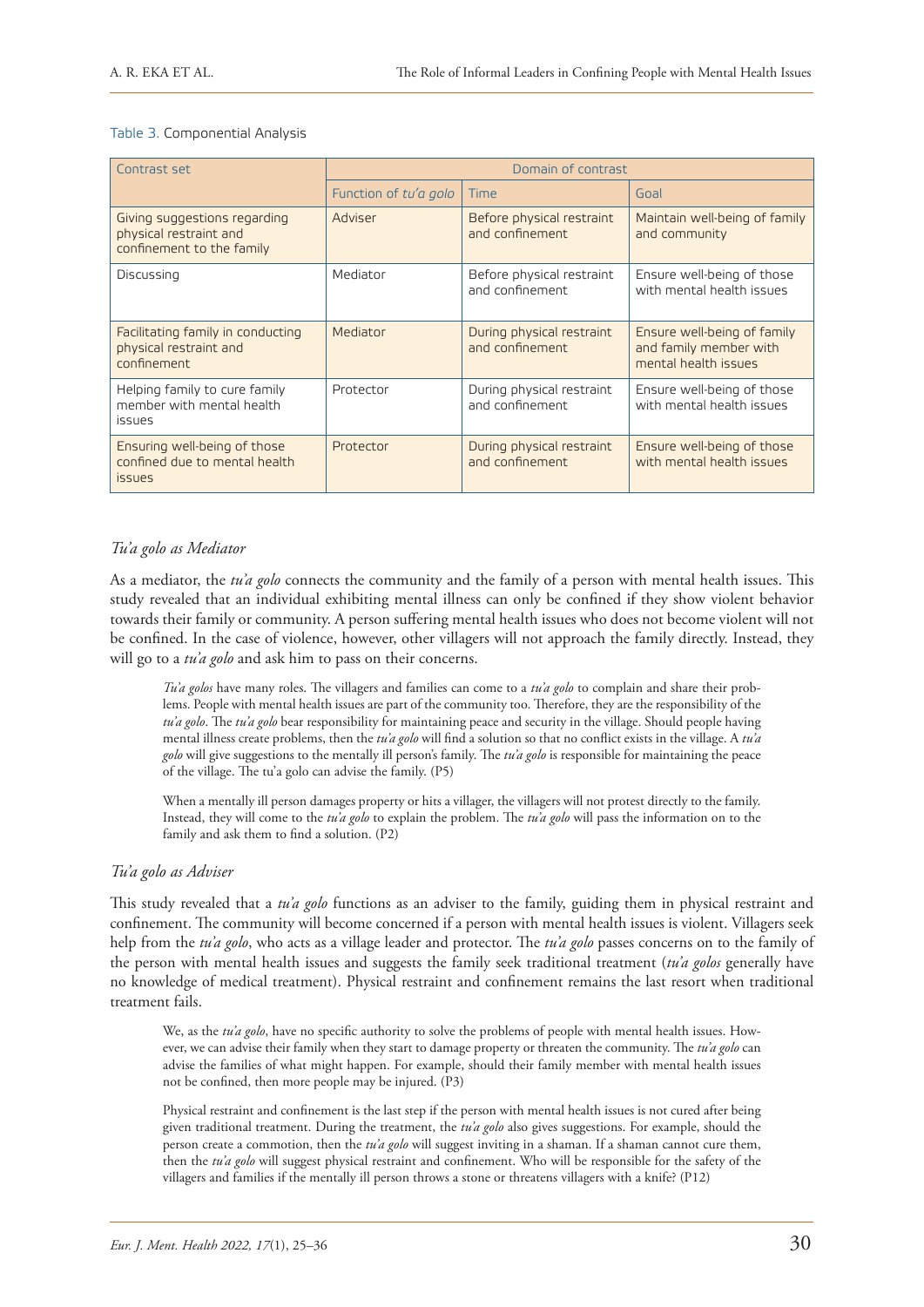A family will usually agree to a tu'a golo's suggestion to confine a family member who exhibits mental health issues. As a village leader, the *tu'a golo bear* the responsibility for protecting the village. A family that stands against physical restraint and confinement needs to make sure their unwell family member will not cause a problem again.

If the families do not obey the *tu'a golos'* suggestions, then they must make a statement or special agreement, which states that should anything happen inside or outside the village, then the family will take full responsibility. (P9)

*Tu'a golos* recommend physical restraint and confinement because they believe that mental health issues cannot be cured by medical treatment or healthcare services.

As *tu'a golo*, I advise a family to perform physical restraint and confinement because until now mental health issues have no cure. Taking a person with mental illness to a hospital will not cure that person. Their physical condition is good, but their mind is ill. How can this ill mind be cured? (P7)

#### *Tu'a golo as Protector*

A *tu'a golo*'s main role in the village is protector, and this includes protecting those in physical restraint and confinement due to mental health issues and ensuring their well-being. The *tu'a golo* must remind the family to take care of their unwell family member.

The tu'a golo has several roles regarding physical restraint and confinement. The *tu'a golo's* main duty as leader is to protect each person in the village. He must protect the village and prevent conflicts. I think the *tu'a golo's* responsibility as a protector is a must because he needs to protect the village. However, he also needs to protect people with mental health issues. Therefore, the *tu'a golo* needs to check their condition in physical restraint and confinement. If their families neglect them, then he needs to warn the families. The idea of physical restraint and confinement sometimes comes from a *tu'a golo* but he is not obliged to suggest it, and whether or not it proceeds also depends on the family. (P11)

The *tu'a golo* role is to maintain the safety of the villagers and of people suffering from mental health issues as well as their families. Although we are aware that physical restraint and confinement may be a torture for those with mental health issues, we do not have other options. It is better to sacrifice one person than the whole village. However, the *tu'a golo* must protect all villagers, including those with mental health issues. Therefore, the *tu'a golo* needs to ensure the well-being of those who are confined due to mental health issues. (P15)

The role of the *tu'a golo* in physical restraint and confinement is illustrated in Figure 2.

# Discussion

Before physical restraint and confinement*,* the function of the *tu'a golo* is that of a mediator. Interviewees stated that their mediation duty requires them to communicate villagers' concerns about the violent behavior of a person with mental health issues to the family. Villagers also expect the *tu'a golo* to find a solution involving



Figure 2. Roles of a tu'a golo in Physical restraint and confinement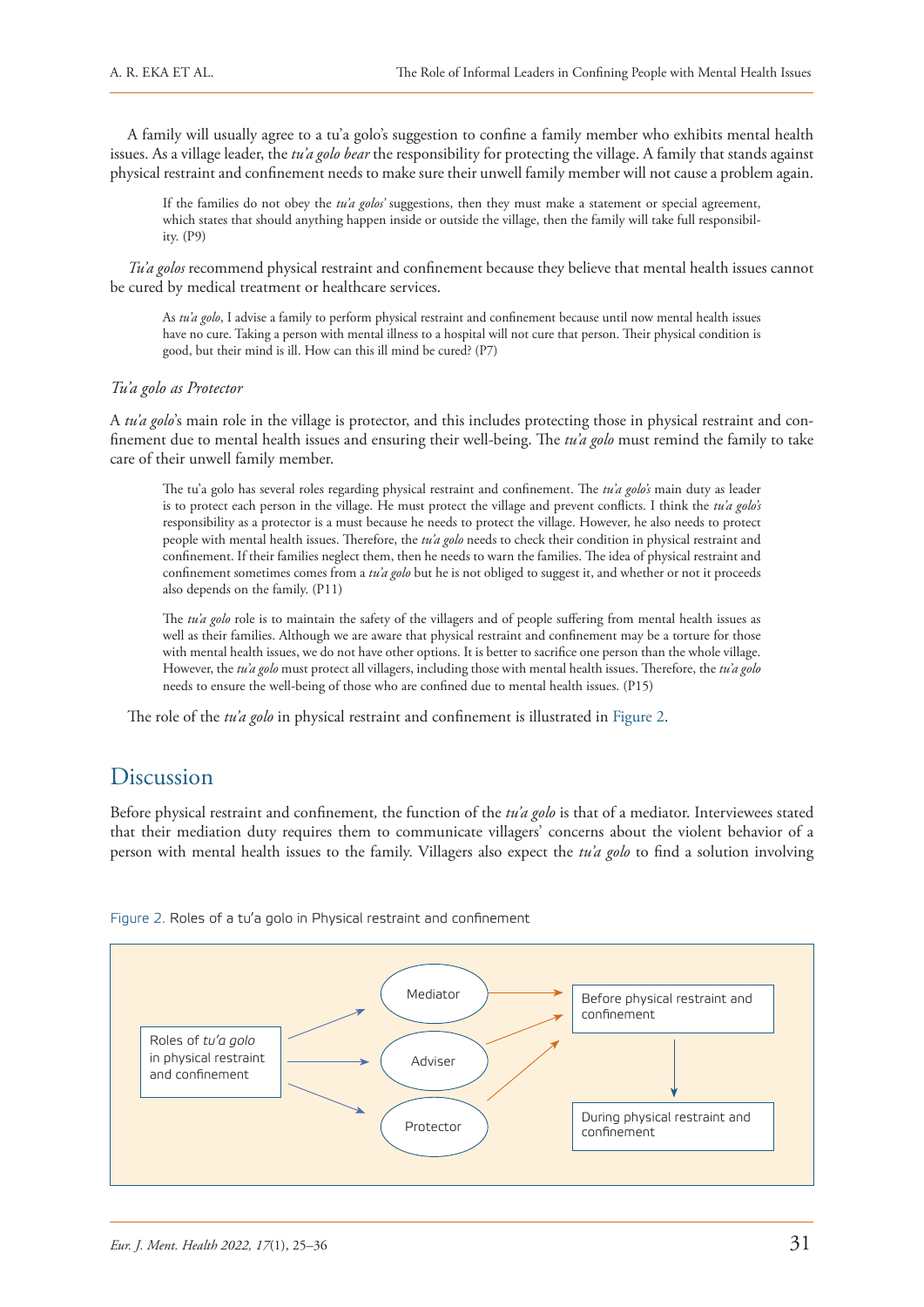the family to bring the behavior under control. A study in Ethiopia highlighted similar findings; villagers who were afraid of the violent behavior of people with mental illness asked their community leader to find a solution (Asher et al., 2017). Similar findings were also registered elsewhere in Indonesia; the community asked for help from a community leader such as a district head or community elder when a person with mental health issues was violent (Laila et al., 2018). Violent behavior of those afflicted by mental health issues creates problems in the community, and communities view such people as threats to their village (Opitz-Welke & Konrad, 2019; Suryani et al., 2011). Stigma remains a frequent occurrence in developing countries where limited knowledge of mental health issues exists and that have limited access to healthcare services (Lund et al., 2012; Michaels et al., 2015; Smith et al., 2011).

Stigma leads to the discrimination and marginalization of people with mental illness (Hartini et al., 2018). It also increases the burden on the families of the mentally unwell and leads to poor treatment. The study found that the *tu'a golo* takes on the role of mediator in physical restraint and confinement, which occurs when an unwell person acts violently towards other villagers. The villagers do not directly complain to the family, but instead express their concerns to the *tu'a golo* and ask him to relate these concerns to the family. The *tu'a golo* carefully delivers the concerns to the family and works with them to find the best solution. The *tu'a golo* does not judge the family, but supports them. Good social support helps the family to cope (Rafiyah et al., 2011). However, knowledge of mental illness remains limited, as does access to mental health services, so the *tu'a golo* relies on physical restraint and confinement. It is, therefore, important to educate *tu'a golos* and other influential informal and formal community leaders in mental health.

The *tu'a golo* serves a secondary role as physical restraint and confinement adviser to the family. Participants stated that physical restraint and confinement remains the option of last resort should an individual having mental health issues persistently shows violent behavior which the community cannot help. Physical restraint and confinement in Indonesia is often carried out at the suggestion of the community through their formal or informal leaders (Daulima, 2018). Laila et al. (2018) found that informal leaders such as religious leaders influence family decisions in physical restraint and confinement. Formal leaders also influence physical restraint and confinement (Laila et al., 2018). Participants in the current study stated that the unwell are confined because mental health issues cannot be cured and can only be controlled with physical restraint and confinement. Lack of knowledge and understanding among the family and community regarding mental health is one of the reasons physical restraint and confinement occurs (Daulima, 2018; Minas & Diatri, 2008; Puteh et al., 2011; Tay et al., 2017). The community views mental illness as something that cannot be treated, perhaps because limited mental health services exist in the community (Suryani et al., 2011; Wong et al., 2018). Knowledge regarding mental illness, therefore, and care involving community leaders that healthcare professionals or the family can provide for the community following training, needs to be improved.

The *tu'a golo's third role* in physical restraint and confinement is protector. Participants stated that a *tu'a golo* must protect the confined by ensuring the instruments of physical restraint and confinement – the stocks and rope, among others – do not cause physical problems. The *tu'a golo* must ensure the family meets the needs of their confined family member, particularly as regards food and water. Mental health is influenced by the culture where a person resides. The customs of the community and family influence physical restraint and confinement (Hidayat et al., 2020). In Manggarai culture, people view a person with mental health issues as a blessing and the family bears an obligation to care for them. The interviewees in this study believe that treating a person with mental illness badly will invite bad karma, known as "nangki" in the Manggarai language. Therefore, the well-being of a confined person must be maintained to prevent negative repercussions for the family or the *tu'a golo*. Such beliefs are not only found in Indonesia. A study in India found that doing good to a person with mental health issues is obligatory, and bad luck may result from mistreating the mentally ill (Avasthi et al., 2013; Burley, 2014). This finding can be used to educate families and communities to improve the health of the mentally unwell; families and communities can be taught that culture forbids them from harming people with mental health issues, and that medical intervention serves as the best solution as it will not cause harm.

 This study highlights the strong influence of informal leaders regarding physical restraint and confinement. Previous studies have stated that community leaders have important duties in the physical restraint and confinement of people with mental illness (Daulima, 2018; Laila et al., 2019). However, this study is the first to research how informal leaders influence physical restraint and confinement and we therefore expect it to become a reference for future research into the role of informal leaders in other areas of Indonesia. Community leaders could play a key function in rehabilitation and could effectively influence the community about treatment for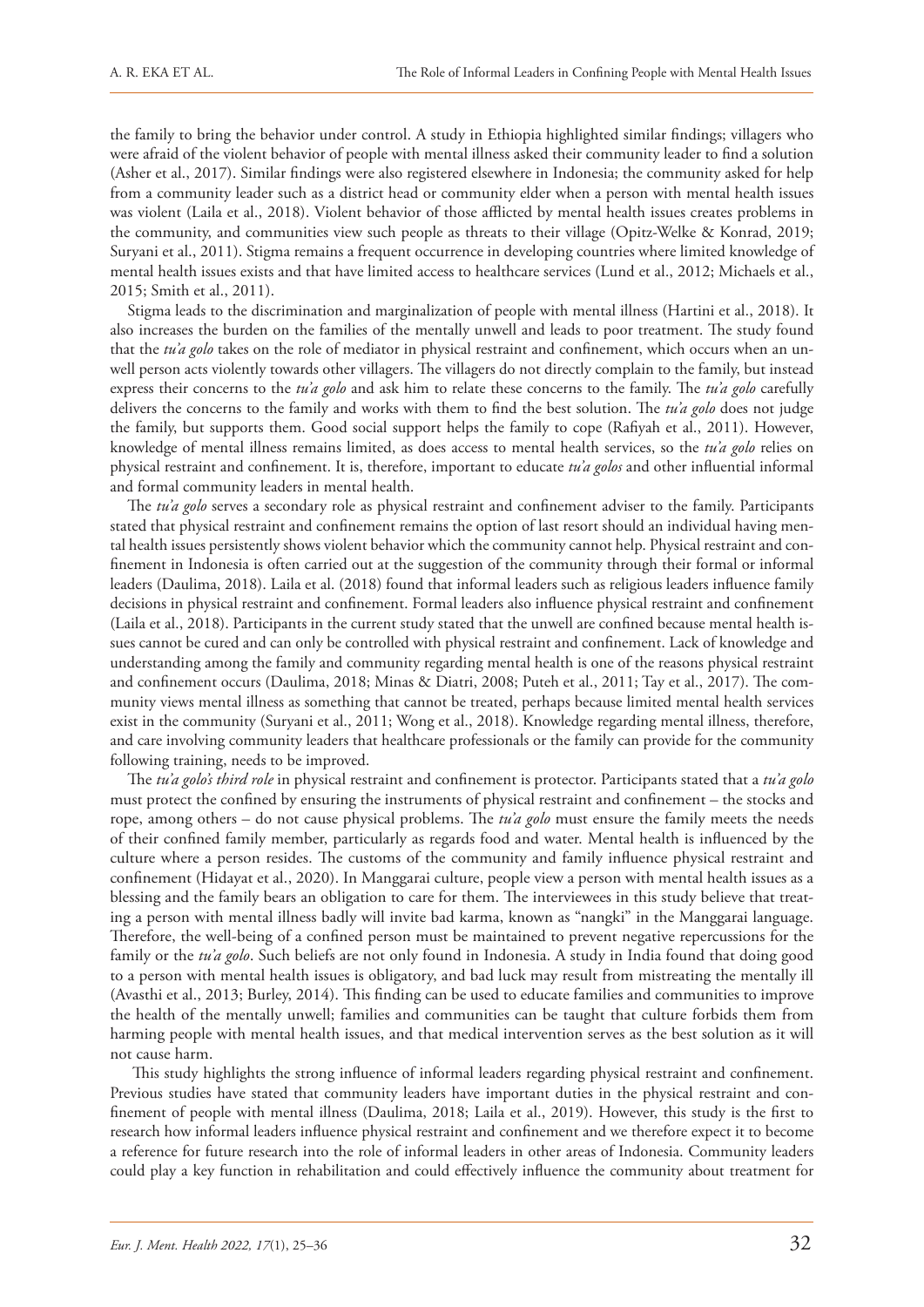the mentally ill. Community-based social rehabilitation for people with mental health issues is one programme that puts community leaders in a key role (Stratford et al., 2014). Community leaders can take on an active role in educating the community about mental health and inviting community members to contribute to the social rehabilitation of those suffering from mental health issues (Stratford et al., 2014). The community mental health nursing model presents a similar approach, whereby community intervention serves to assist people with mental health issues to develop life skills and avoid physical restraint and confinement (Keliat et al., 2020). This study suggests that involving informal leaders such as *tu'a golos* in community-based mental healthcare will bring positive changes in preventing physical restraint and confinement.

## Strength and Limitations

This study is the first to research how informal leaders influence physical restraint and confinement and we, therefore, expect it to become a reference for future research into the role of informal leaders in other areas of Indonesia. Community leaders could play a key function in rehabilitation and could effectively influence the community about the treatment of the mentally ill. The limitation of this study is the limited time and number of participants, which leads to a limited generalization of this study. Despite this limitation, the strength of this study is that it is the first exploration of how physical restraint and confinement is mediated through cultural stage and ritual. The sample was also purposively selected with maximum diversity to enrich the data.

# Conclusion, Implications and Future Direction

This study aimed to explore the role of the *tu'a golo*, an informal village leader, in the physical restraint and confinement of a person experiencing mental health issues. The *tu'a golo* has three main roles regarding physical restraint and confinement: as a mediator and as an adviser before physical restraint and confinement, and as a protector during physical restraint and confinement. This study identifies that *Tuá golo* as the informal leader holds a significant influence and role in conducting physical restraint and confinement.

This study provides insight to healthcare providers, especially mental health providers, to help them collaborate with informal community leaders in reducing physical restraint and confinement's use. Health providers must work with informal leaders on educating mentally ill people, families, and the community on the effect of physical restraint and confinement.

Further studies must be carried out to explore the tasks of formal leaders in confining a person experiencing mental health issues. Further studies are needed to identify the cultural effects of physical restraint and confinement in different cultural and traditional regions of Indonesia in order to take a cultural approach to overcome physical restraint and confinement, and achieve Free Pasung Indonesia.

#### **Acknowledgements**

Thanks are due to Universitas Indonesia for funding this research.

#### **Funding**

The research is founded by Universitas Indonesia through Hibah Pitta.

#### **Author contributions**

Angelina Roida Eka: conceptualization, design, methodology, funding acquisition, investigation, project administration, data management, formal analysis, interpretation, supervision, writing original draft, writing review and editing.

Novy Helena Catharina Daulima: conceptualization, design, methodology, funding acquisition, investigation, project administration, data management, formal analysis, interpretation, supervision, writing review and editing. Herni Susanti: conceptualization, design, methodology, investigation, project administration, data management, formal analysis, interpretation, supervision, writing review and editing.

All authors gave final approval of the version to be published and agreed to be accountable for all aspects of the work in ensuring that questions related to the accuracy or integrity of any part of the work are appropriately investigated and resolved.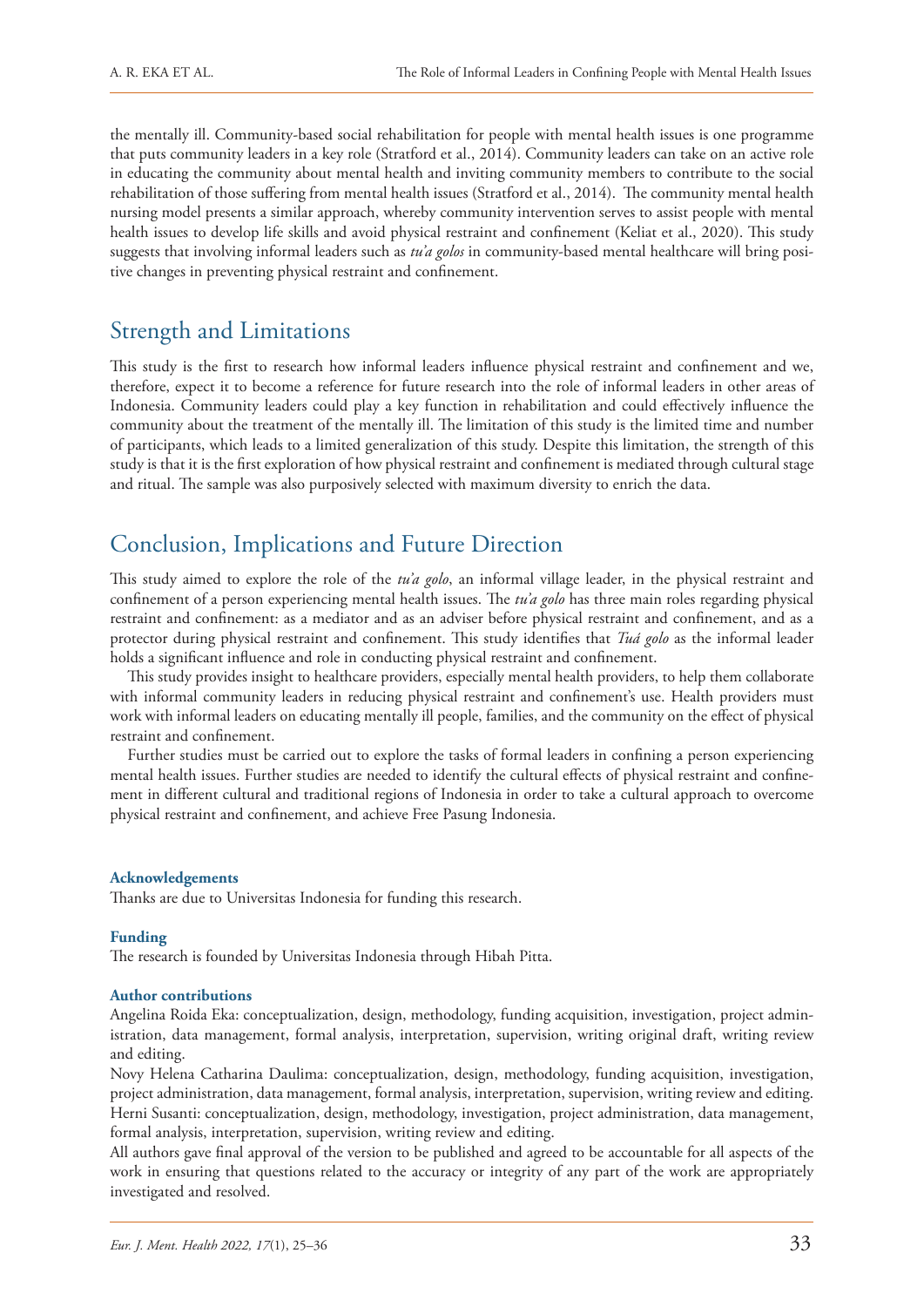#### **Declaration of interest statement**

The authors have no conflicts of interest to disclose.

#### **Ethical statement**

This manuscript is the authors' original work.

The study were reviewed and approved by the Faculty of Nursing Universitas Indonesia, Depok, Indonesia, license number: No.50/UN2.F12.D/HKP.02.04/2019.

All participants participated in the research voluntarily and anonymously, and provided their written informed consent to participate in this study.

Data are stored in coded materials and databases without personal data, and the authors have policies in place to manage and keep data secure.

#### **ORCID**

Angelina Roida EKA D <https://orcid.org/0000-0003-2375-3040> Novy Helena Catharina DAULIMA D <https://orcid.org/0000-0002-8146-0767> Herni SUSANTI<sup>D</sup> https://orcid.org/0000-0002-6033-741X

# References

Asher, L., Fekadu, A., Teferra, S., De Silva, M., Pathare, S., & Hanlon, C. (2017). "I cry every day and night, I have my son tied in chains": Physical restraint of people with schizophrenia in community settings in Ethiopia. *Globalization and Health 13,* 37.

<https://doi.org/10.1186/s12992-017-0273-1>

Avasthi, A., Kate, N., & Grover, S. (2013). Indianization of psychiatry utilizing Indian mental concepts. *Indian Journal of Psychiatry*, *55*, Issue Suppl 2, S126 - S144. <https://doi.org/10.4103/0019-5545.105508>

Buanasari, A., Daulima, N. H. C., & Wardani, I. Y. (2018). The experience of adolescents having mentally ill parents with pasung. *Enfermería Clínica*, *28*(1), 83–87. [https://doi.org/10.1016/S1130-8621\(18\)30043-3](https://doi.org/10.1016/S1130-8621(18)30043-3)

Burley, M. (2014). Karma and Rebirth in the stream of thought and life. *Philosophy East and West*, *64*(4), 965–982. <https://doi.org/10.1353/pew.2014.0079>

Crowe, A., Averett, P., & Glass, J. S. (2016). Mental illness stigma, psychological resilience, and help seeking : What are the relationships? *Mental Health* & *Prevention*, *4*(2), 63–68. <https://doi.org/10.1016/j.mhp.2015.12.001>

Daulima, N. H. C. (2018). Preventing Pasung by mentally ill patients' families. *Enfermería Clínica*, *28*(1), 256–259. [https://doi.org/10.1016/S1130-8621\(18\)30079-2](https://doi.org/10.1016/S1130-8621(18)30079-2)

Eaton, J., Gureje, O., De Silva, M., Sheikh, T. L., Ekpe, E. E., Abdulaziz, M., Muhammad, A., Akande, Y., Onukogu, U., Onyuku, T., Abdulmalik, J., Fadahunsi, W., Nwefoh, E., & Cohen, A. (2018). A structured approach to integrating mental health services into primary care: Development of the Mental Health Scale Up Nigeria intervention (mhSUN). *International Journal of Mental Health Systems*, *12*, 11. <https://doi.org/10.1186/s13033-018-0188-0>

Endale, T., Qureshi, O., Ryan, G. K., Esponda, G. M., Verhey, R., Eaton, J., De Silva, M., & Murphy, J. (2020). Barriers and drivers to capacity-building in global mental health projects. *International Journal of Mental Health Systems*, *14*, 89. <https://doi.org/10.1186/s13033-020-00420-4>

Garrido, N. (2017). The Method of James Spradley in Qualitative Research. *Enfermería Cuidados Humanizados*, *6*, 43–48. <https://doi.org/10.22235/ech.v6iEspecial.1450>

Ginneken, N., Maheedhariah, M. S., Ghani, S., Ramakrishna, J., Raja, A., & Patel, V. (2017). Human resources and models of mental healthcare integration into primary and community care in India: Case studies of 72 programmes. *PLOS ONE, 12*(6), e178954.

<https://doi.org/10.1371/journal.pone.0178954>

Guan, L., Liu, J., Wu, X. M., Chen, D., Wang, X., Ma, N., Wang, Y., Good, B., Ma, H., Yu, X., & Good, M.-J. (2015). Unlocking patients with mental disorders who were in restraints at home: A national follow-up study of China's new public mental health initiatives. *PLoS ONE*, *10*(4), e0121425.

<https://doi.org/10.1371/journal.pone.0121425>

Hartini, N., Fardana, N. A., Ariana, A. D., Wardana, N. D. (2018). Stigma toward people with mental health problems in Indonesia. *Psychology Research and Behavior Management*, *11*, 535–541.

<https://doi.org/10.2147/PRBM.S175251>

Hidayat, M. T., Lawn, S., Muir-Cochrane, E., & Oster, C. (2020). The use of pasung for people with mental illness: a systematic review and narrative synthesis. *International Journal of Mental Health Systems*, *14*, 90.

<https://doi.org/10.1186/s13033-020-00424-0>

Ignatova, D., Kamusheva, M., Petrova, G., & Onchev, G. (2019). Burden of informal care for individuals with schizophrenia and affective disorders prior to hospital. *The European Journal of Psychiatry*, *33*(2), 54–62. <https://doi.org/10.1016/j.ejpsy.2018.11.002>

Iswandono, E., Zuhud, E. A. M., Hikmat, A., & Kosmaryandi, N. (2015). Integrating local culture into forest conservation: A case study of the manggarai tribe in ruteng mountains, indonesia. *Jurnal Manajemen Hutan Tropika* [Journal of Tropical Forest Management], *21*(2), 55–64. <https://doi.org/10.7226/jtfm.21.2.55>

Keliat, B. A., Riasmini, N. M., Daulima, N., & Erawati, E. (2020). Applying the community mental health nursing model among people with schizophrenia. *Enfermeria clinica (English Edition),*  S1130-8621(20)30521-0. Advance online publication. <https://doi.org/10.1016/j.enfcli.2020.10.024>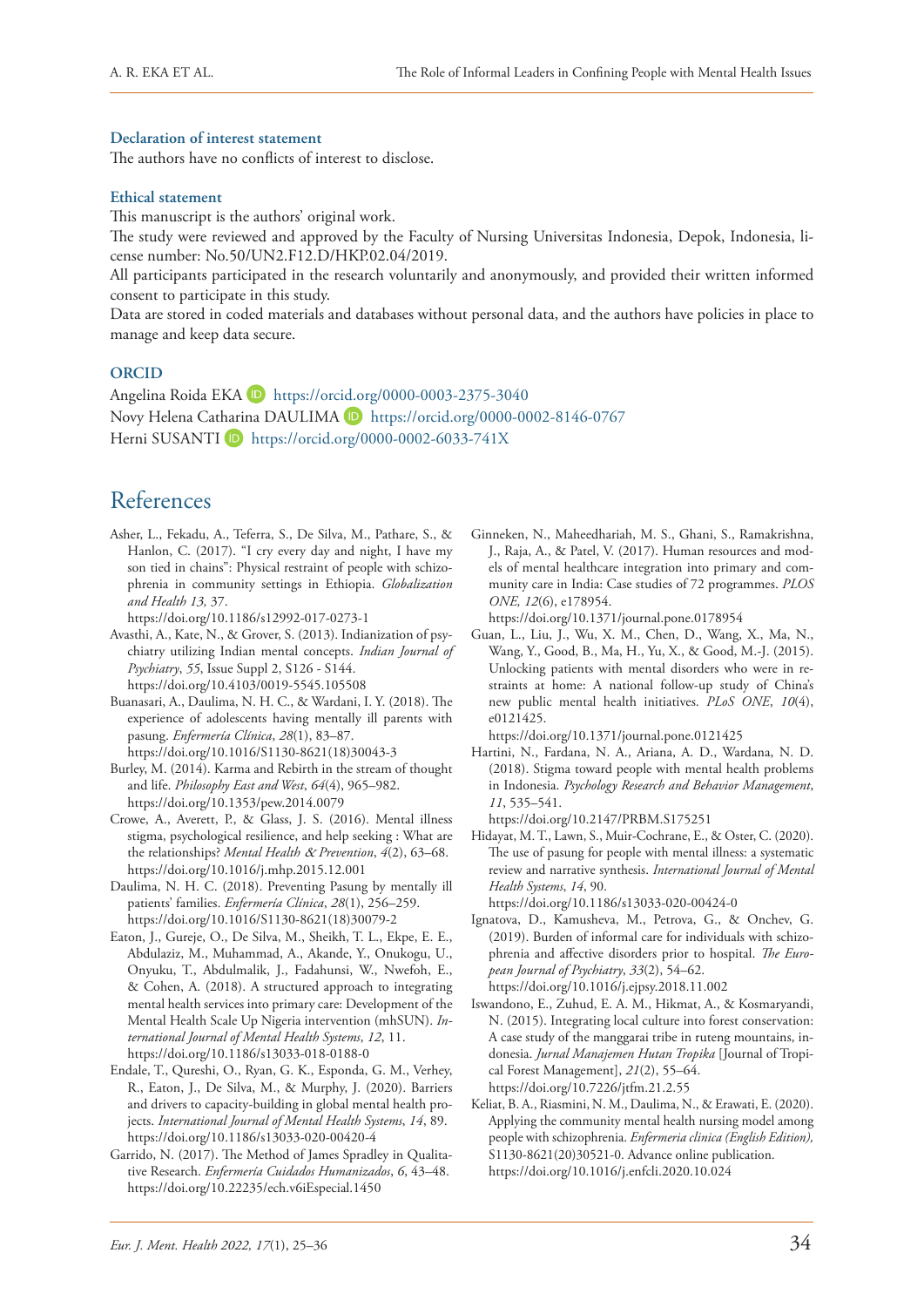Laila, N. H., Mahkota, R., Krianto, T., & Shivalli, S. (2018). Perceptions about pasung (physical restraint and confinement) of schizophrenia patients: A qualitative study among family members and other key stakeholders in Bogor Regency, West Java Province, Indonesia 2017. *International Journal of Mental Health Systems*, *12*, 35.

<https://doi.org/10.1186/s13033-018-0216-0>

- Laila, N. H., Mahkota, R., Shivalli, S., Bantas, K., & Krianto, T. (2019). Factors associated with pasung (physical restraint and confinement) of schizophrenia patients in Bogor regency, West Java Province, Indonesia 2017. *BMC Psychiatry, 19,* 162. <https://doi.org/10.1186/s12888-019-2138-z>
- Lund, C., Tomlinson, M., De Silva, M., Fekadu, A., Shidhaye, R., Jordans, M., Petersen, I., Bhana, A., Kigozi, F., Pince, M., Thornicroft, G., Hanlon, C., Kakuma, R., McDaid, D., Saxena, S., Chisholm, D., Raja, S., Kippen-Wood, S., Honikman, S., Fairall, L., & Patel, V. (2012). PRIME: A programme to reduce the treatment gap for mental disorders in five low- and middle-income countries. *PLOS Medicine*, *9*(12), e1001359. <https://doi.org/10.1371/journal.pmed.1001359>
- Manggarai government. (2021). *Bupati Manggarai Terima Penghargaan Dari Kemenkes RI.* www.Manggaraikab.Go.Id. [https://www.manggaraikab.go.id/bupati-manggarai-terima](https://www.manggaraikab.go.id/bupati-manggarai-terima-penghargaan-dari-kemenkes-ri/)[penghargaan-dari-kemenkes-ri/](https://www.manggaraikab.go.id/bupati-manggarai-terima-penghargaan-dari-kemenkes-ri/)
- Maramis, A., Van Tuan, N., & Minas, H. (2011). Mental health in southeast Asia. *The Lancet*, *377*(9767), 700–702. [https://doi.org/10.1016/S0140-6736\(10\)62181-2](https://doi.org/10.1016/S0140-6736(10)62181-2)
- Mcdaid, D., Park, A-L. (2011). Investing in mental health and well-being: Findings from the DataPrev project, *Health Promotion International, 26*(1), i108-i139.
- Michaels, P. J., Kosyluk, K., & Butler, E. (2015). Applying health communications to mental illness stigma change. *Journal of Public Mental Health*, *14*(2), 69–78. <https://doi.org/10.1108/JPMH-05-2014-0025>
- Minas, H. (2009). Mental health and human rights: Never waste a serious crisis. *International Journal of Mental Health Systems*, *3,* 12.

<https://doi.org/10.1186/1752-4458-3-12>

- Minas, H., & Diatri, H. (2008). Pasung: Physical restraint and confinement of the mentally ill in the community. *International Journal of Mental Health Systems*, *2,* 8. <https://doi.org/10.1186/1752-4458-2-8>
- Ministry of Health Republic Indonesia. (2018). *Hasil Utama Riset Kesehatan Dasar.* Kementrian Kesehatan Republik Indonesia.

[https://www.litbang.kemkes.go.id/laporan-riset-kesehatan](https://www.litbang.kemkes.go.id/laporan-riset-kesehatan-dasar-riskesdas/)[dasar-riskesdas/](https://www.litbang.kemkes.go.id/laporan-riset-kesehatan-dasar-riskesdas/)

Musyimi, C. W., Mutiso, V. N., Ndetei, D. M., Unanue, I., Desai, D., Patel, S. G., Musau, A. M., Henderson, D. C., Nandoya, E. S., & Bunders, J. (2017). Mental health treatment in Kenya: Task-sharing challenges and opportunities among informal health providers. *International Journal of Mental Health Systems*, *11*, 45.

<https://doi.org/10.1186/s13033-017-0152-4>

- Opitz-Welke, A., & Konrad, N. (2019). Psychiatric approach to violent behavior in severe mental illness – Violation of human rights? *Ethics, Medicine and Public Health*, *8*, 127–131. <https://doi.org/10.1016/j.jemep.2019.03.003>
- Ottewell, N. (2016). Stigma against mental illness: Perspectives of mental health service users. *Mental Health* & *Prevention*, *4*(3–4), 115–123.

<https://doi.org/10.1016/j.mhp.2016.10.001>

- Parfitt, B. A. (1996). Using Spradley: An ethnosemantic approach to research. *Journal of Advanced Nursing*, *24*(2), 341–349. <https://doi.org/10.1046/j.1365-2648.1996.18616.x>
- Puteh, I., Marthoenis, M., & Minas, H. (2011). Aceh Free Pasung: Releasing the mentally ill from physical restraint. *International Journal of Mental Health Systems*, *5*, 10. <https://doi.org/10.1186/1752-4458-5-10>
- Rafiyah, I., Suttharangsee, W., & Sangchan, H. (2011). Social Support and Coping of Indonesian Family Caregivers Caring for Persons with Schizophrenia. *Nurse Media Journal of Nursing*, *1*(2), 159–168.

<https://doi.org/10.14710/nmjn.v1i2.979>

Smith, V., Reddy, J., Foster, K., Asbury, E. T., & Brooks, J. (2011). Public perceptions, knowledge and stigma towards people with schizophrenia. *Journal of Public Mental Health*, *10* (1), 45–56.

<https://doi.org/10.1108/17465721111134547>

- Spradley, J. P. (2016). *The Ethnographic Interview* (reiused). Waveland Press.
- Stratford, A., Kusuma, N., Goding, M., Paroissien, D., Brophy. L., Damayanti, Y. R., Fraser, J., & Ng, C. (2014). Introducing recovery-oriented practice in Indonesia: The Sukabumi project – an innovative mental health programme. *Asia Pacific Journal of Social Work and Development*, *24*(1–2), 71–81. <https://doi.org/10.1080/02185385.2014.885210>
- Suryani, L. K., Lesmana, C. B. J., & Tiliopoulos, N. (2011). Treating the untreated: Applying a community-based, culturally sensitive psychiatric intervention to confined and physically restrained mentally ill individuals in Bali, Indonesia. *European Archives of Psychiatry and Clinical Neuroscience*, *261*, 140.

<https://doi.org/10.1007/s00406-011-0238-y>

Tay, J. L., Chan, C. Y. W., Ho, Z. C., & Lal, M. (2017). The ties that bind – A case report about restraining a mentally unwell family member at home for over a decade. *Asian Journal of Psychiatry*, *26*, 146–148.

<https://doi.org/10.1016/j.ajp.2017.02.004> Thornicroft, G., Mehta, N., Clement, S., Evans-Lacko, S., Doherty, M., Rose, D., Koschorke, M., Shidhaye, R., O'Reilly, C., & Henderson, C. (2016). Evidence for effective interventions to reduce mental-health-related stigma and discrimination. *The Lancet*, *387*(10023), 1123–1132. [https://doi.org/10.1016/S0140-6736\(15\)00298-6](https://doi.org/10.1016/S0140-6736(15)00298-6)

Umucu, E. (2019). Conceptualization of negative attitudes towards people with schizophrenia in Turkey. *European Journal of Mental Health*, *14*(1), 3–20. <https://doi.org/10.5708/EJMH.14.2019.1.1>

Wong, Y.-L. I., Kong, D., Tu, L., & Frasso, R. (2018). "My bitterness is deeper than the ocean": Understanding internalized stigma from the perspectives of persons with schizophrenia and their family caregivers. *International Journal of Mental Health Systems*, *12*, 14.

<https://doi.org/10.1186/s13033-018-0192-4>

- World Health Organization. (2007). The optimal mix of services for mental Health. *Mental Health Policy, Planning and Service Development Information Sheet*, sheet 2. [http://www.](http://www.who.int/mental_health/policy/services/2_Optimal%20Mix%20of%20Services_Infosheet.pdf) [who.int/mental\\_health/policy/services/2\\_Optimal Mix of](http://www.who.int/mental_health/policy/services/2_Optimal%20Mix%20of%20Services_Infosheet.pdf) [Services\\_Infosheet.pdf](http://www.who.int/mental_health/policy/services/2_Optimal%20Mix%20of%20Services_Infosheet.pdf)
- Yulis, R., Hardiani, H., & Rasmawatti, R. (2021). Impact of family burden: A case study re-pasung of people with mental illness. *STRADA Journal Ilmiah Kesehatan*, *10*(1), 360–370. <https://doi.org/10.30994/sjik.v10i1.639>